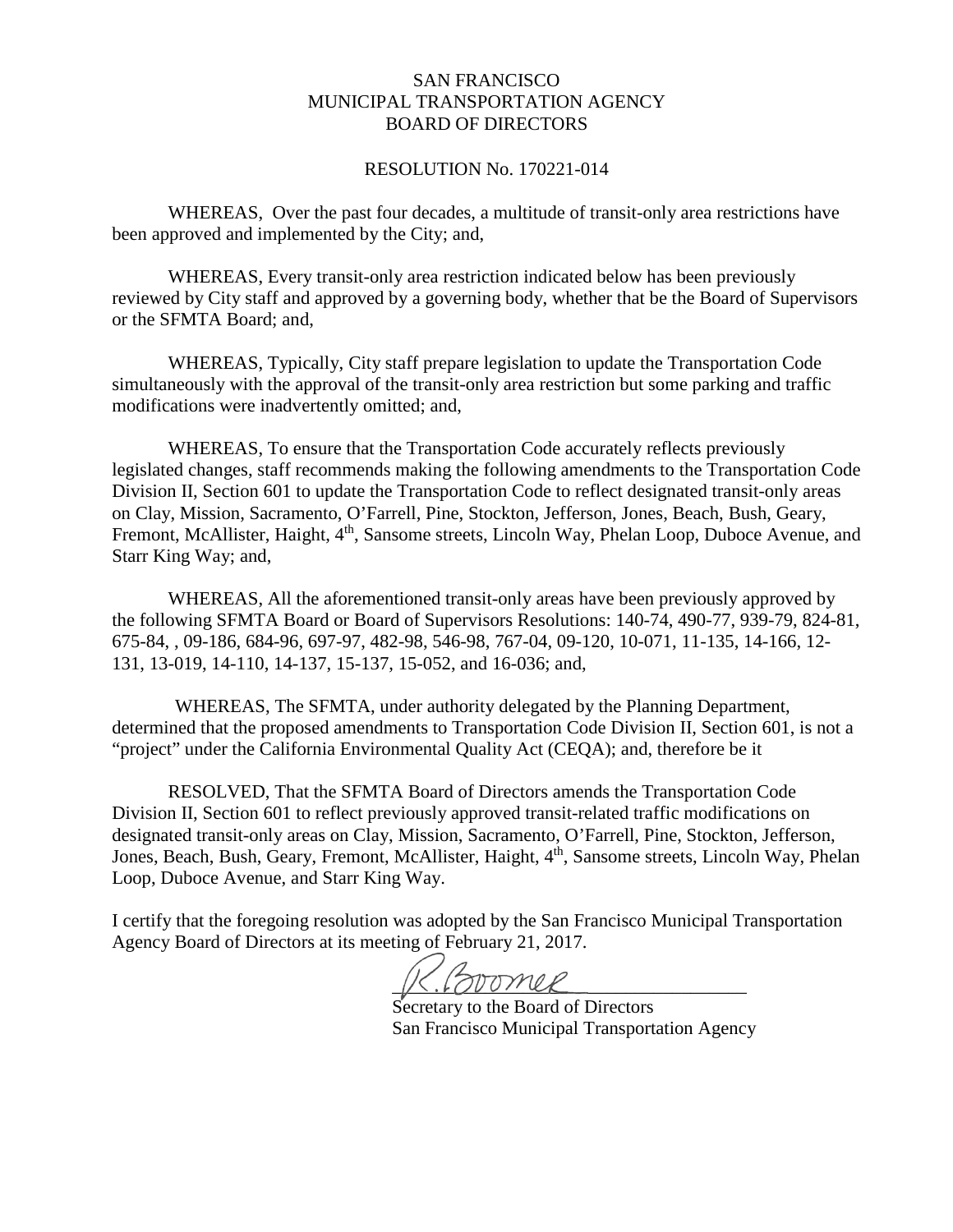## RESOLUTION 170221-014

[Transportation Code – Various Transit Only Lanes]

# **Resolution amending the Transportation Code to designate various transit-only lanes.**

NOTE: Additions are single-underline Times New Roman; deletions are <del>strike through Times New Roman</del>.

The Municipal Transportation Agency Board of Directors of the City and County of San Francisco enacts the following regulations:

Section 1. Article 600 of Division II of the Transportation Code is hereby amended by revising Section 601, to read as follows:

## **Sec. 601. DESIGNATED TRANSIT-ONLY AREAS.**

(a) The locations listed in this Section 601 are designated as Transit-only Areas. Any vehicle operating within a Transit-only Area during times that the Transit-only Area is enforced is in violation of Transportation Code, Division I, Section 7.2.72 (Driving in Transit-only Area).

### (1) **Cable Car Lanes Oon Powell Street Between California Street and**

**Sutter Street.** Except as to cable cars, Municipal Railway vehicles, and authorized emergency vehicles, no vehicle may operate within, over, upon or across the cable car lanes, or make any left or U-turn on the exclusive cable car lanes on Powell Street between California and Sutter Streets except to pass a disabled vehicle.

(2) **West Portal Avenue Between 15th Avenue and Sloat Boulevard.** Except as to streetcars and Municipal Railway vehicles, no vehicle may operate within Transit-only Areas on West Portal Avenue between 15th Avenue and Sloat Boulevard.

(3) **Exclusive Commercial Vehicle/Transit Area on Sansome Street.** Except as to buses, taxis, authorized emergency vehicles, bicycles, and commercial vehicles, no vehicle may operate within the Transit-only Area running southbound on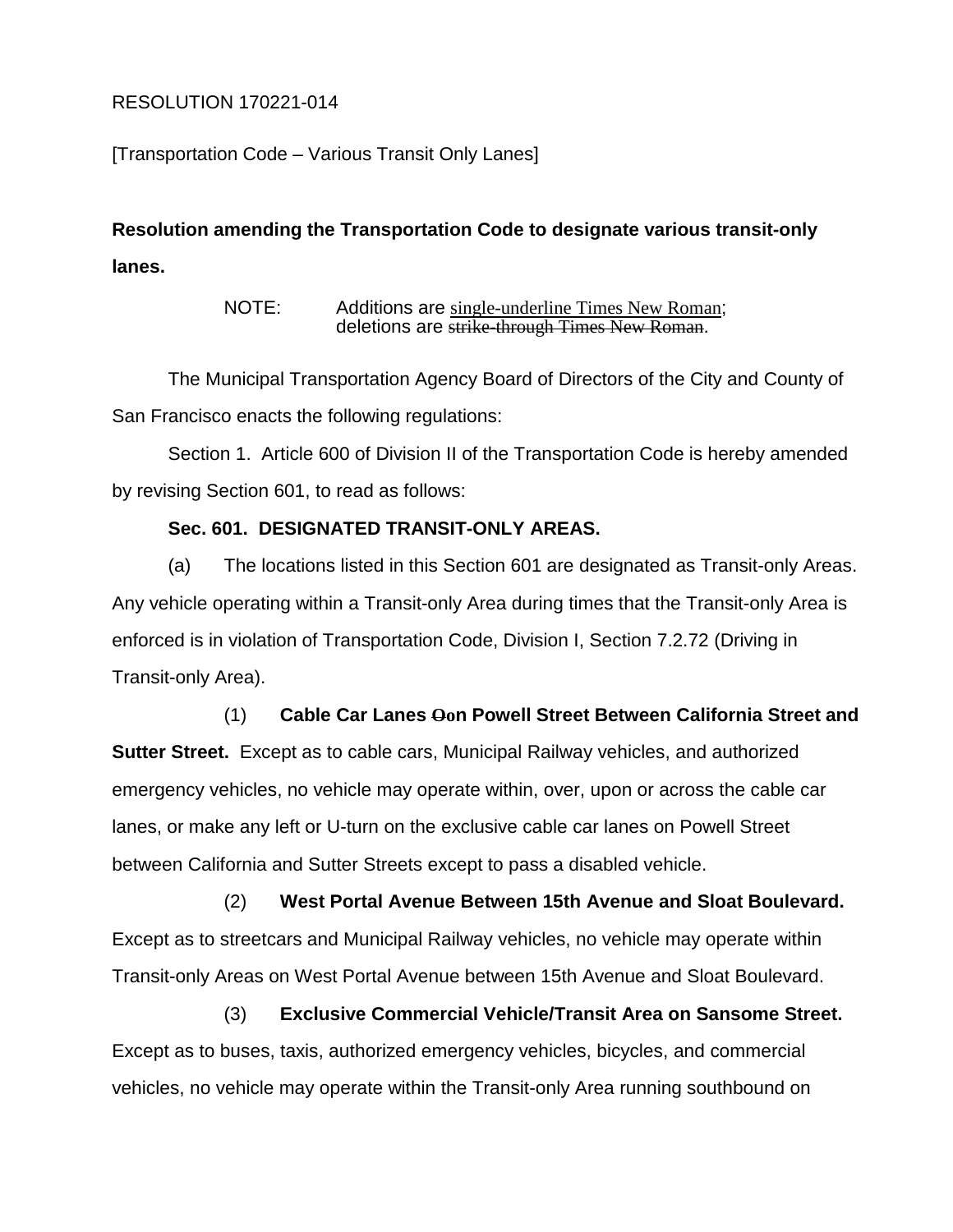Sansome Street between Washington Street and Bush Street between the hours of 7AM – 8PM seven days a week.

(4) **Exclusive Commercial Vehicle/Transit Area on Sansome Street.** Except as to buses, authorized emergency vehicles, and commercial vehicles, no vehicle may operate within the Transit-only Area running southbound on Sansome Street between Broadway and Washington Street between the hours of 6AM – 8PM seven days a week.

(45) **Exclusive Transit/Taxi/Commercial Vehicle Area on Powell Street from Ellis Street to O'Farrell Street in the Northbound (Outbound) Direction, and from O'Farrell Street to Ellis Street in the Southbound (Inbound) Direction.** Except as to buses, taxis, authorized emergency vehicles, and commercial vehicles, no vehicle may operate within the Transit/Taxi/Commercial Vehicle-only Area on Powell Street from Ellis Street to O'Farrell Street in the northbound (outbound) direction, and from O'Farrell Street to Ellis Street in the southbound (inbound) direction.

(56) **Judah Street, from 9th Avenue to 20th Avenue.** Except as to streetcars and Municipal Railway vehicles, no vehicle may operate within Transit-only Areas on Judah Street from 9th Avenue to 20th Avenue.

(67) **Van Ness Avenue, from Filbert Street to Market Street.** Except as to Municipal Railway and Golden Gate Transit vehicles and authorized emergency vehicles, no vehicle may operate within the Transit-only Areas on Van Ness Avenue from Filbert Street to Market Street.

(78) **Van Ness Avenue, from Filbert Street to Lombard Street.** Except as to Municipal Railway and Golden Gate Transit vehicles and authorized emergency vehicles, no vehicle may operate within the Transit-only Areas on Van Ness Avenue from Filbert Street to Lombard Street southbound.

(89) **Van Ness Avenue, from Chestnut Street to 150 Feet North of Bay Street.** Except as to Municipal Railway and Golden Gate Transit vehicles and authorized emergency vehicles, no vehicle may operate within the Transit-only Areas on Van Ness Avenue from Chestnut Street to 150 feet north of Bay Street northbound.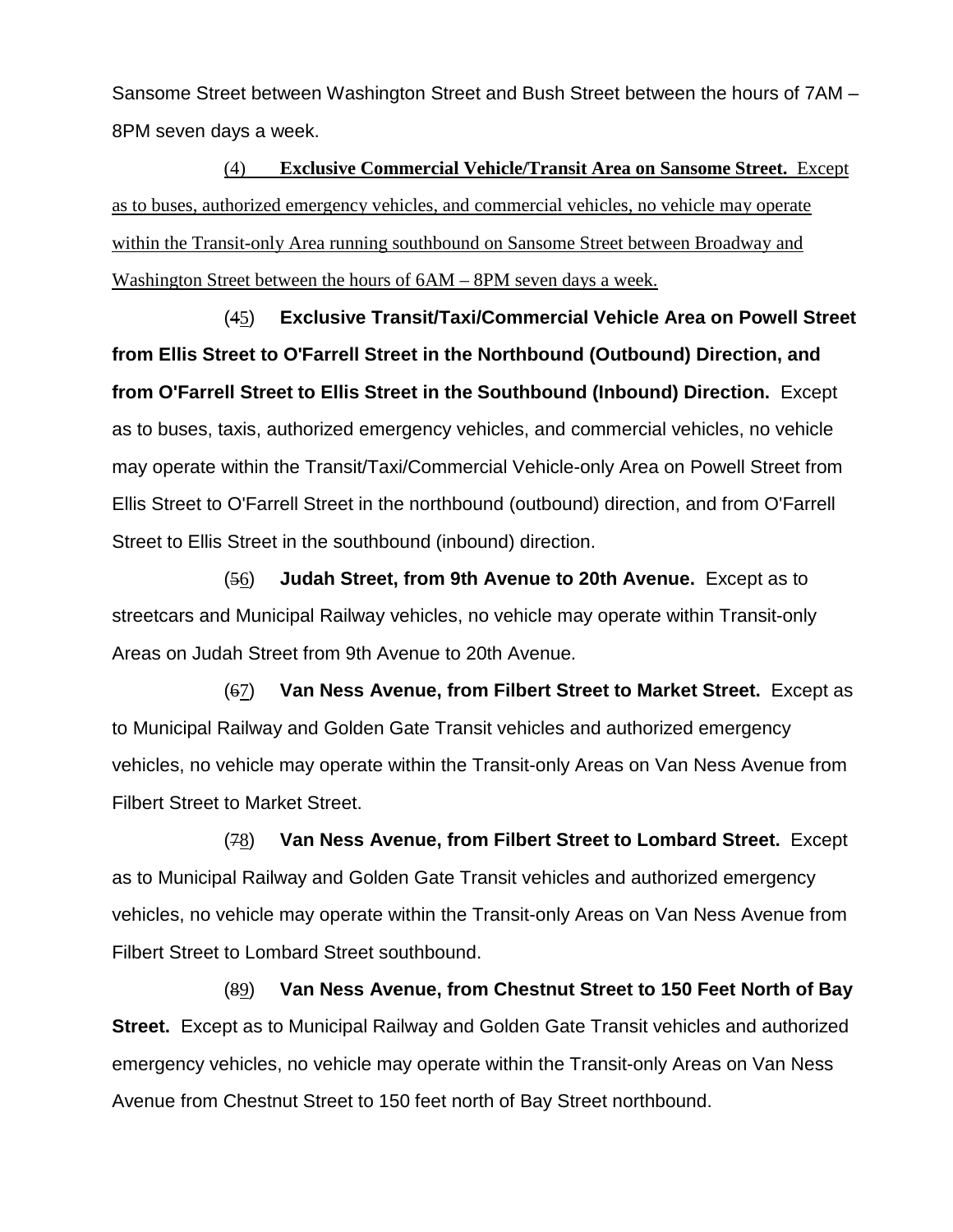# (910) **Van Ness Avenue, from North Point Street to Chestnut Street.** Except as to Municipal Railway and Golden Gate Transit vehicles and authorized emergency vehicles, no vehicle may operate within the Transit-only Areas on Van Ness Avenue from North Point Street to Chestnut Street southbound.

(1011) **South Van Ness Avenue, from Market Street to Mission Street.** Except as to Municipal Railway and Golden Gate Transit vehicles and authorized emergency vehicles, no vehicle may operate within the Transit-only Areas on South Van Ness Avenue from Market Street to Mission Street.

(12) **Pine Street, from Market Street to Battery Street and from Sansome Street to Montgomery Street.** Except as to buses, vehicles preparing to make a turn, vehicles entering into or exiting from a stopped position at the curb, and vehicles entering into or exiting from a driveway, and authorized emergency vehicles, no vehicle may operate within the Transitonly Areas on Pine Street from Market Street to Battery Street and from Sansome Street to Montgomery Street westbound between the hours of 3PM – 7PM Monday to Friday.

(13) **Jefferson Street, from Powell Street to Taylor Street and Jefferson Street from Jones Street to a point 150 feet west of Taylor Street.** Except as to streetcars and Municipal Railway vehicles, vehicles preparing to make a turn, vehicles entering into or exiting from a stopped position at the curb, and vehicles entering into or exiting from a driveway, no vehicle may operate within the Transit-only Areas on Jefferson Street from Powell Street to Taylor Street, and from Jones Street to a point 150 feet west of Taylor Street in the westbound direction.

(14) **Jones Street, from Jefferson Street to Beach Street.** Except as to streetcars and Municipal Railway vehicles, no vehicle may operate within the Transit-only Areas on Jones Street from Jefferson Street to Beach Street in the southbound direction.

(15) **Beach Street, from Jones Street to Grant Avenue.** Except as to streetcars and Municipal Railway vehicles, vehicles preparing to make a turn, vehicles entering into or exiting from a stopped position at the curb, and vehicles entering into or exiting from a driveway, no vehicle may operate within the Transit-only Areas on Beach Street from Jones Street to Grant Avenue in the eastbound direction.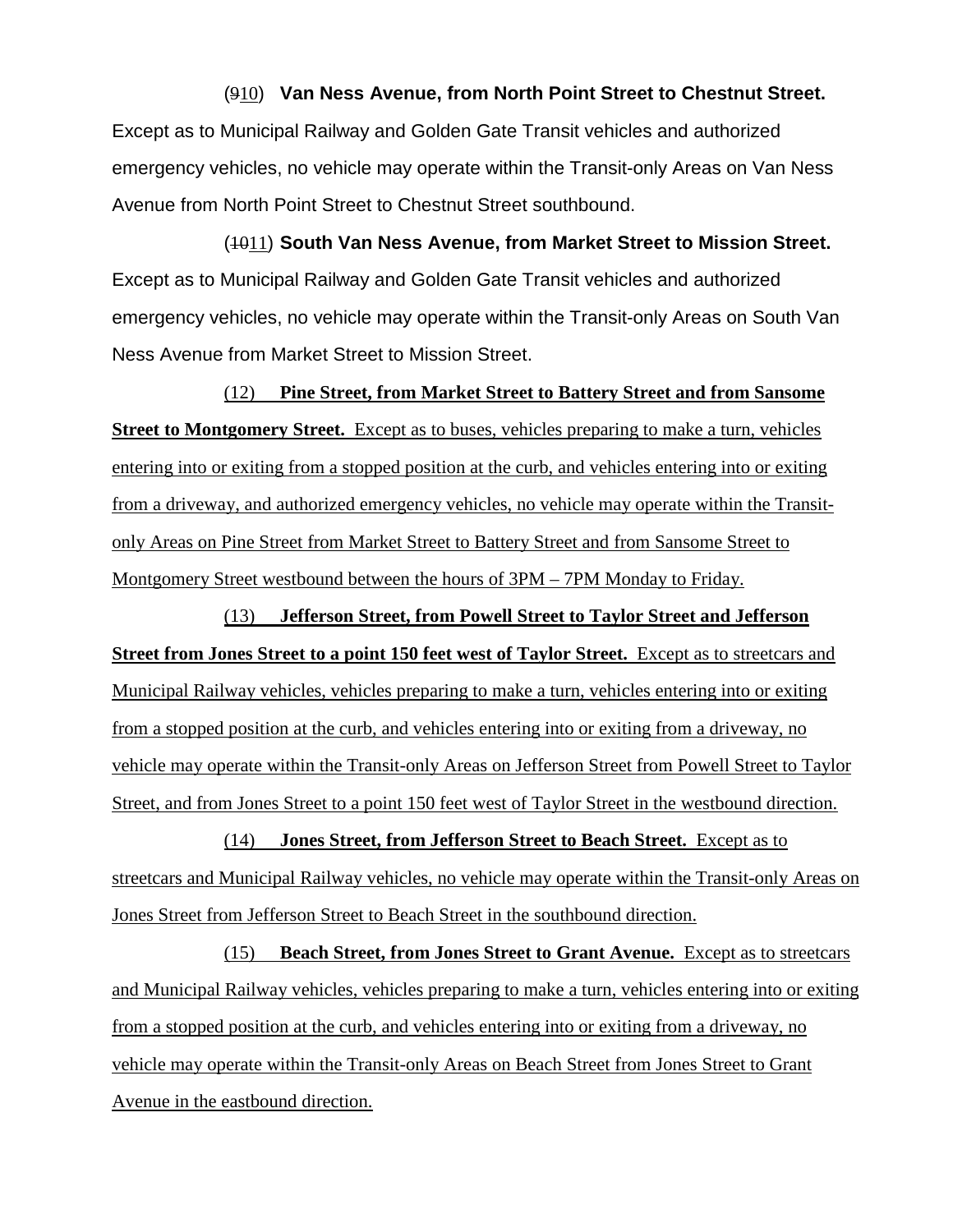(16) **Duboce Avenue, from Church Street to Fillmore Street.** Except as to streetcars and Municipal Railway vehicles and bicycles, no vehicle may operate within the Transitonly Areas on Duboce Avenue from Church Street to Fillmore Street in the westbound direction.

(17) **McAllister Street, from Hyde Street to Charles J Brenham Place.** Except as to buses, taxis, authorized emergency vehicles, bicycles, and commercial vehicles, no vehicle may operate within the Transit-only Areas on McAllister Street from Hyde Street to Charles J Brenham Place in the eastbound direction.

(18) **Haight Street, from Buchanan Street to Market Street.** Except as to Municipal Railway vehicles, no vehicle may operate within the Transit-only Areas on Haight Street from Buchanan Street to Market Street in the eastbound direction.

(19) **Phelan Loop, near the intersection of Phelan Avenue and Ocean Avenue.** Except as to Municipal Railway vehicles, no vehicle may operate within the Transit-only Areas on Phelan Loop.

(20) **Lincoln Way, from 20th Avenue to 19th Avenue.** Except as to Municipal Railway vehicles, no vehicle may operate within the Transit-only Areas on Lincoln Way from 20th Avenue to 19th Avenue in the eastbound direction.

(1121) **Other Transit-Only Areas.** Except for buses, taxicabs, vehicles preparing to make a turn, vehicles entering into or existing from a stopped position at the curb, and vehicles entering into or exiting from a driveway, no vehicle may operate in the following Transit-only Areas during the times indicated:

| <b>Hours of</b>  | <b>Street</b>                   | <b>From</b>  | To           |
|------------------|---------------------------------|--------------|--------------|
| <b>Operation</b> |                                 |              |              |
| All Times        | 1st St.                         | Market St.   | Howard St.   |
|                  | 3rd St.                         | Townsend St. | Market St.   |
|                  | 4th St.                         | Harrison St. | Townsend St. |
|                  | 4th St.                         | Market St.   | Howard St.   |
|                  | 16th St.<br>(InboundWestbound)  | Third St.    | Church St.   |
|                  | 16th St.<br>(OutboundEastbound) | Bryant St.   | Potrero Ave. |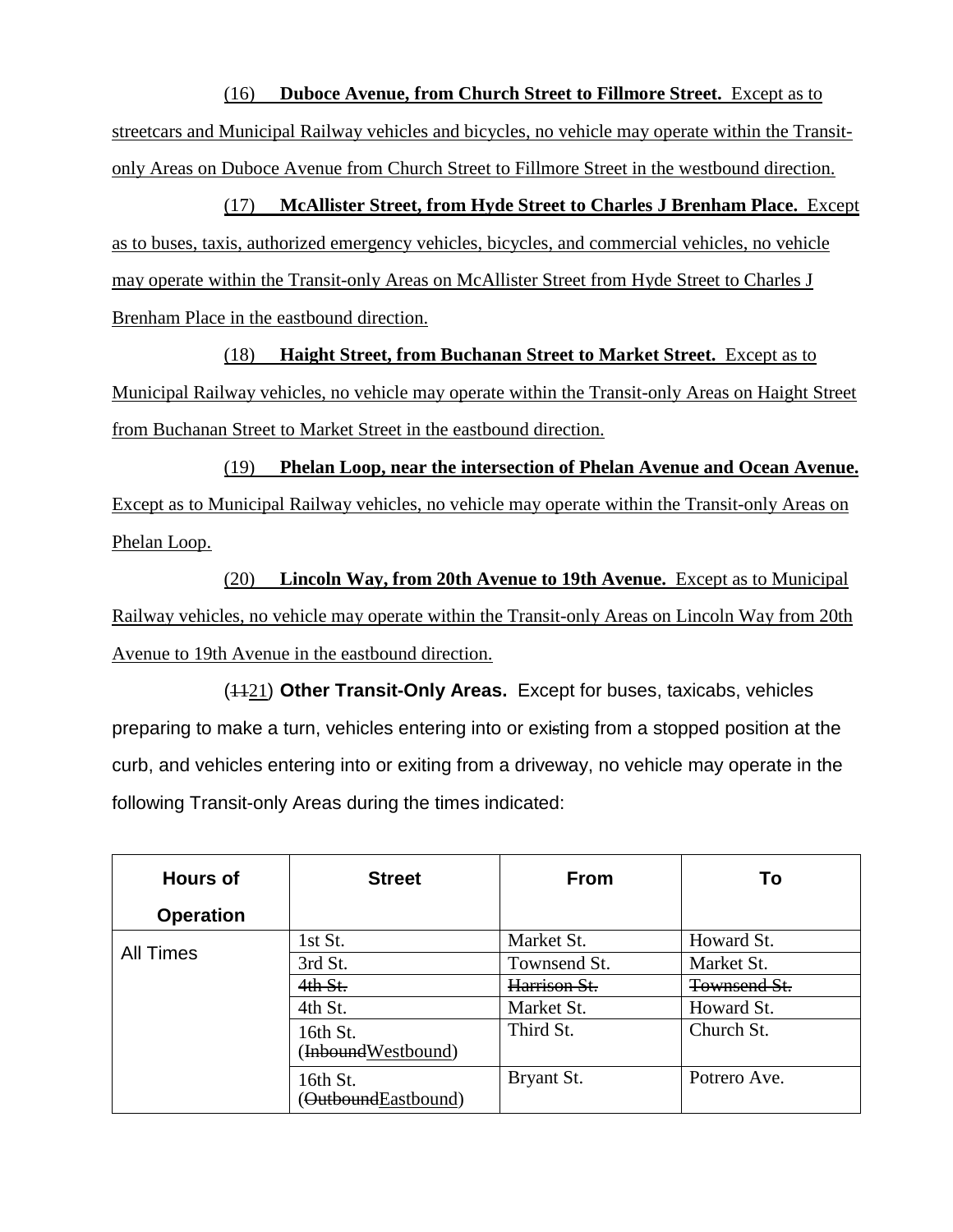|                         | 16th St.<br>(OutboundEastbound)     | Vermont St.                     | Third St.               |
|-------------------------|-------------------------------------|---------------------------------|-------------------------|
|                         | Bush St. (Eastbound)                | 151 feet east of<br>Sansome St. | <b>Battery St.</b>      |
|                         | Church St.                          | 16th St.                        | Duboce Ave.             |
|                         | Clay St.                            | Sansome St.                     | Davis St.               |
|                         | Fremont St.                         | Mission St.                     | Market St.              |
|                         | Fremont St.<br>(Northbound)         | Harrison St.                    | Folsom St.              |
|                         | Geary St.                           | Market St.                      | PowellGough St.         |
|                         | Geneva Ave. (Outbound)              | Delano Ave.                     | 280 Freeway<br>Overpass |
|                         | Judah St.                           | 20th Ave.                       | La Playa St.            |
|                         | Market St.<br>(InboundEastbound)    | 12th St.                        | 3rd St.                 |
|                         | Market St.<br>(OutboundWestbound)   | So. Van Ness Ave.               | 3rd St.                 |
|                         | Mission St.<br>(InboundNorthbound)  | Randall St.                     | Cesar Chavez St.        |
|                         | Mission St.<br>(OutboundWestbound)  | 11th St.                        | South Van Ness Ave.     |
|                         | Mission St.<br>(OutboundSouthbound) | Duboce Ave.                     | Randall St.             |
|                         | O'Farrell St.                       | GoughFranklin St.               | HydePowell St.          |
|                         | O'Farrell St.                       | Jones St.                       | Powell St.              |
|                         | Otis St. (Outbound)                 | South Van Ness Ave.             | Duboce Ave.             |
|                         | Post St.                            | Gough St.                       | Grant St.               |
|                         | Potrero Ave.<br>(SBS outhbound)     | 25th St.                        | 18th St.                |
|                         | <b>Starr King Way</b>               | Gough St.                       | Franklin St.            |
|                         | Stockton St.                        | Bush St.                        | Geary St.               |
|                         | Sutter St.                          | Gough St.                       | Kearny St.              |
|                         | Taraval St.<br>(InboundEastbound)   | 46th Ave.                       | 17th Ave.               |
|                         | Taraval St.<br>(OutboundWestbound)  | 15th Ave.                       | 46th Ave.               |
| $6:00 AM - 10:00$<br>AM | Bush St. (Eastbound)                | Montgomery St.                  | Sansome St.             |
| Monday - Friday         | Bush St. (Eastbound)                | Sansome St.                     | 151 Feet Easterly       |
| $7:00 AM - 9:00 AM$     | Mission St. (Eastbound)             | 11th St.                        | 5th St.                 |
| Monday-Friday           | Clay St. (Eastbound)                | Grant St.                       | Kearny St.              |
|                         | Sacramento St.<br>(Westbound)       | <b>Kearny St.</b>               | Grant St.               |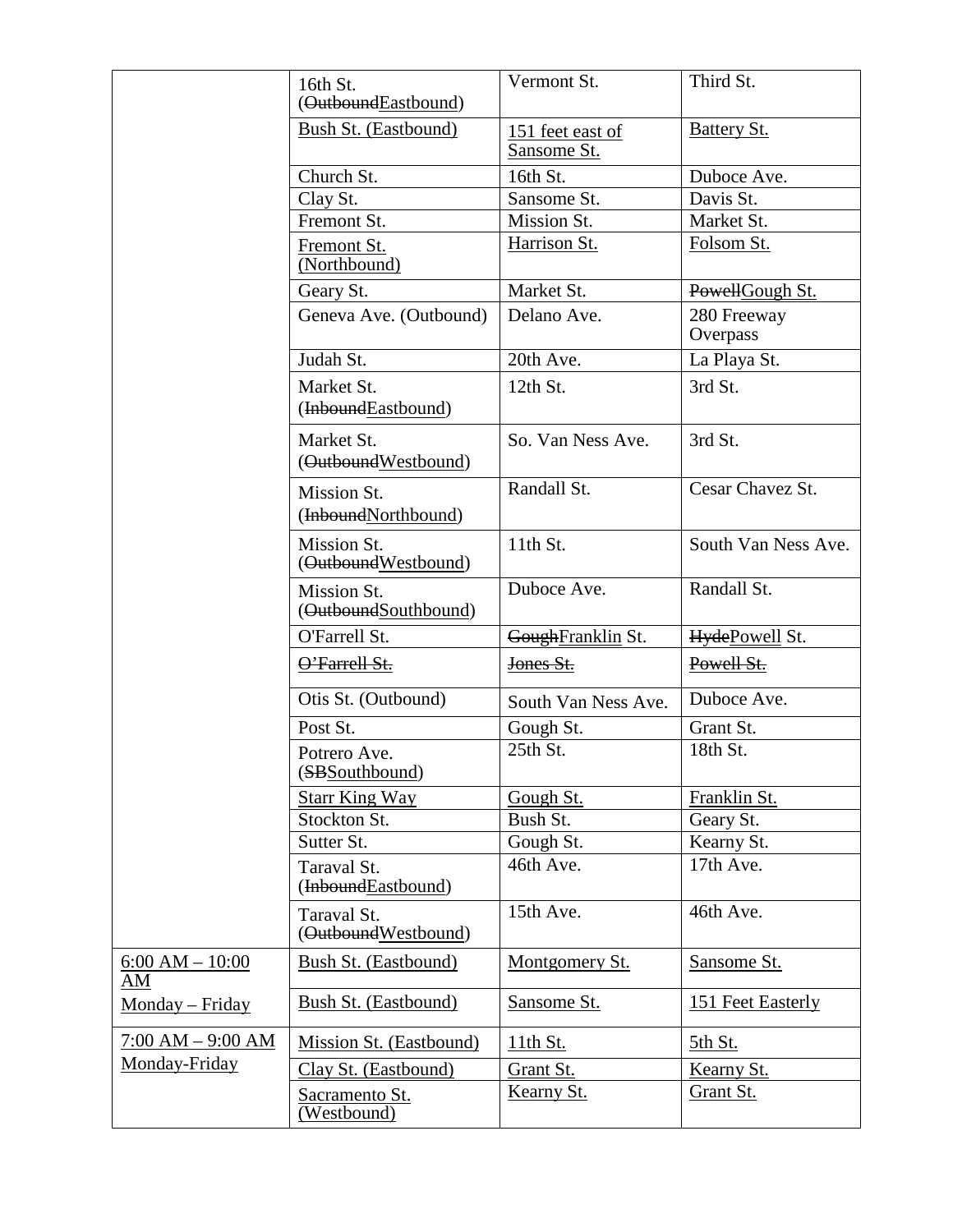| 7:00 AM-7:00 PM,<br>Monday-Friday                      | Sacramento St.                     | Drumm St.      | Kearny St.        |
|--------------------------------------------------------|------------------------------------|----------------|-------------------|
| 7:00 AM-7:00 PM,<br><b>Monday-Saturday</b><br>Everyday | Stockton St.                       | Geary St.      | O'Farrell St.     |
| 7:00 AM-6:00 PM,<br>Monday-Friday                      | Mission St.<br>(InboundEastbound)  | 5th St.        | Beale St.         |
|                                                        | Mission St.<br>(OutboundWestbound) | Main St.       | 4th St.           |
| 7:00 AM-9:00 PM,                                       | Mission St. (Inbound)              | $11th St.$     | 5th St.           |
| Monday-Friday                                          | O'Farrell St.                      | Hyde St.       | Jones St.         |
|                                                        | Clay St.                           | Powell St.     | Battery St.       |
| $3:00$ PM $-8:00$ PM<br>Monday – Friday                | Bush St. (Eastbound)               | Montgomery St. | Sansome St.       |
| $3:30$ PM $- 7:00$ PM<br>Monday - Friday               | Sacramento St.<br>(Westbound)      | Kearny St.     | Larkin St.        |
| 4:00 PM-6:00 PM,<br>Monday-Friday                      | Mission St. (Eastbound)            | 11th St.       | 5th St.           |
|                                                        | Mission St.<br>(OutboundWestbound) | 4th St.        | 11th St.          |
|                                                        | Geary St.                          | Mason St.      | Powell St.        |
|                                                        | Sacramento St.                     | Kearny St.     | Larkin St.        |
| 3:00 PM-6:00 PM,<br>Monday-Friday                      | Sutter St.                         | Sansome St.    | Kearny St.        |
|                                                        | Clay St. (Eastbound)               | Kearny St.     | Grant Ave.        |
| 3:00 PM-7:00 PM,                                       | Bush St.                           | Montgomery St. | Battery St.       |
| Monday-Friday                                          | 4th St.                            | Howard St.     | Clementina        |
|                                                        | Bush St. (Eastbound)               | Sansome St.    | 151 feet Easterly |

Section 2. Effective Date. This ordinance shall become effective 31 days after enactment. Enactment occurs when the San Francisco Municipal Transportation Agency Board of Directors approves this ordinance.

Section 3. Scope of Ordinance. In enacting this ordinance, the San Francisco Municipal Transportation Agency Board of Directors intends to amend only those words, phrases, paragraphs, subsections, sections, articles, numbers, letters, punctuation marks, charts, diagrams, or any other constituent parts of the Transportation Code that are explicitly shown in this ordinance as additions or deletions in accordance with the "Note" that appears under the official title of the ordinance.